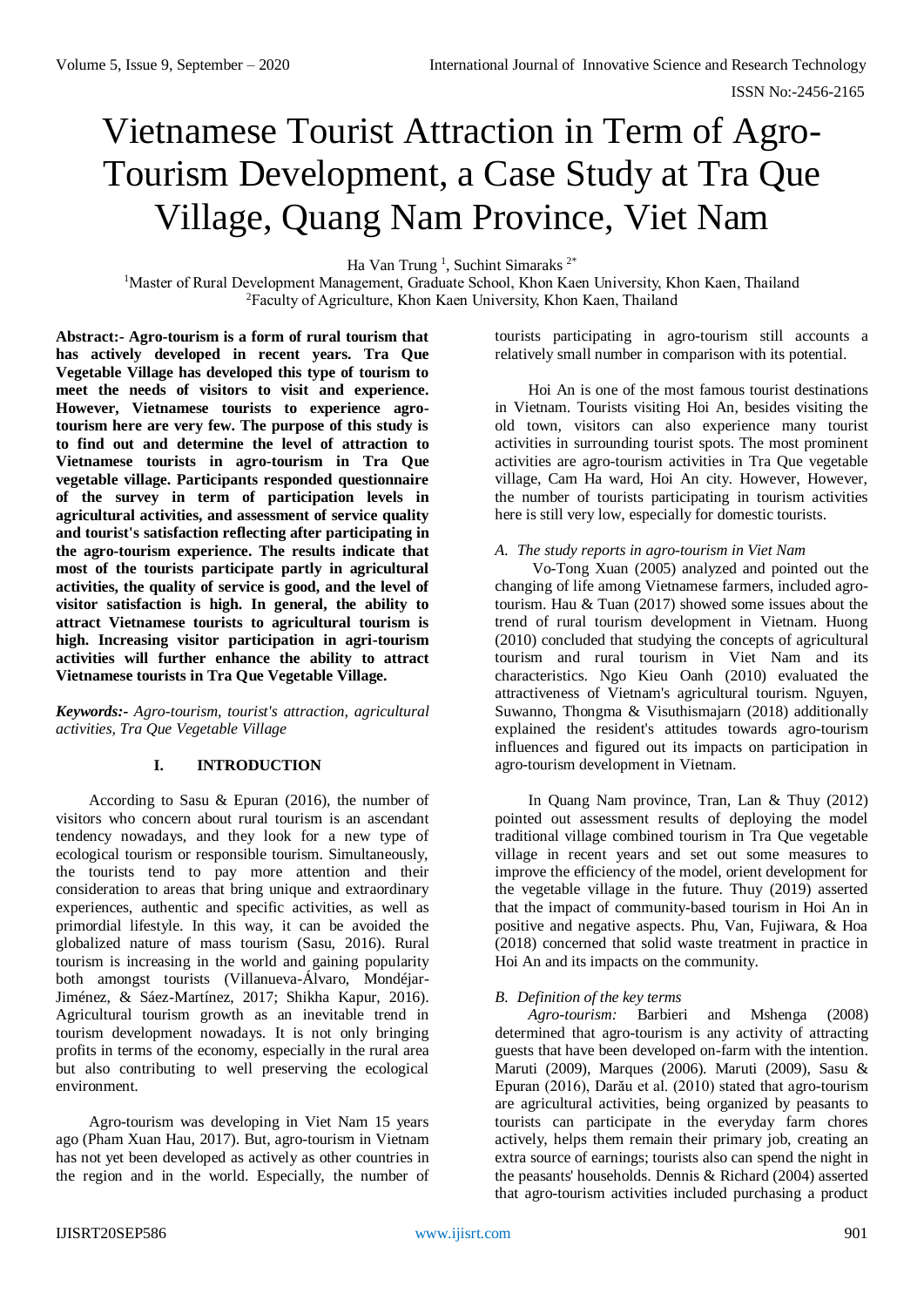directly from a farmhouse, feeding animals on-farm, picking fruit, or overnight at a farm. It also includes activities to an understanding of the nature, culture, history, environment of the land, and people on the site (George, 2008). Bui Thi Lan Huong (2010) perceived that agrotourism as a single form of tourism based on the exploitation of agricultural production resources, the tour participants are farmers, the tourist space is a farm in the field, can cause conflicts of interest with the community.

*Tourist attraction*: a tourist attraction has been characterized as activities, experiences, phenomena, sense or feeling belonging, that pulls tourists with a demand to make a trip out of their residence or workplace to be satisfied (Ngwira & Kankhuni, 2018). Tourist attractions consist of landscapes, activities, and experiences. Transportation, accommodations, and other services (e.g., restaurants) can distribute to a tourist attraction (Lew, 1987  $\lambda$ 

## *C. Research question*

Which level of participation in agricultural activities do the tourists have? And which level of satisfaction do the tourist reflect after using agro-tourism services at Tra Que?

## *D. Research Objectives*

The study aims to investigate the level of tourist attraction in term of tourist participation in agro-tourism at Tra Que village.

## **II. RESEARCH METHOD**

This research used a quantitative method survey of 100 Vietnamese tourists who have ever visited Tra Que village from June to July in different time of the day. Vietnamese tourists have included two types of both group tourists and individual tourists.

#### *A. Study Area*

The study was conducted at Tra Que village, Quang Nam province, Viet Nam. This village is one of tourist attraction located about 2km in the Northeast of Hoi An city.

#### *B. Data Collection*

Quantitative data collection was designed for gathering information about tourist opinions about research questions. Then semi-structured interview of two groups of 15 Vietnamese tourists for 30 minutes would be conducted to check the reliability of the data that had been collected before.

# *C. Data Analysis*

Descriptive statistical tools such as percentage, average, etc. were used to analyze and describe tourist' response to the tourist's participation in agricultural activities, evaluate the quality of services and the level of satisfaction in general that tourist reflects after using agrotourism services at Tra Que. The analysis was carried out using Statistical Package for Social Science (SPSS Inc., version 26)

## *D. Theoretical Framework*



## **III. RESULTS**

#### *A. Respondent characteristic*

#### *Gender and ages*

A survey of a quota sampling of 100 respondents who have already used the tourism services in Tra Que has been conducted to get user's opinions about agro-tourism. Among them, there are 29 males and 71 females, accounting for 29% and 71% of the whole populations, respectively. More than half of the respondents (51%) are age from 26 to 35 years old. The respondents who are at the

age of 36 to 45 years old just makeup 21% of the total. That means a majority of respondents are the young; the old rarely visit the village.

#### *Occupations*

There is approximately one-third (31%) of respondents currently work in school and educational institutes then next to the tour guides (23%). The respondents who work as a manager in the hotel/restaurant account for 3%, businessman/businesswoman is 3%, and others are 7%. Especially, having 23 respondents among respondent currently work as tour guides account for 23%.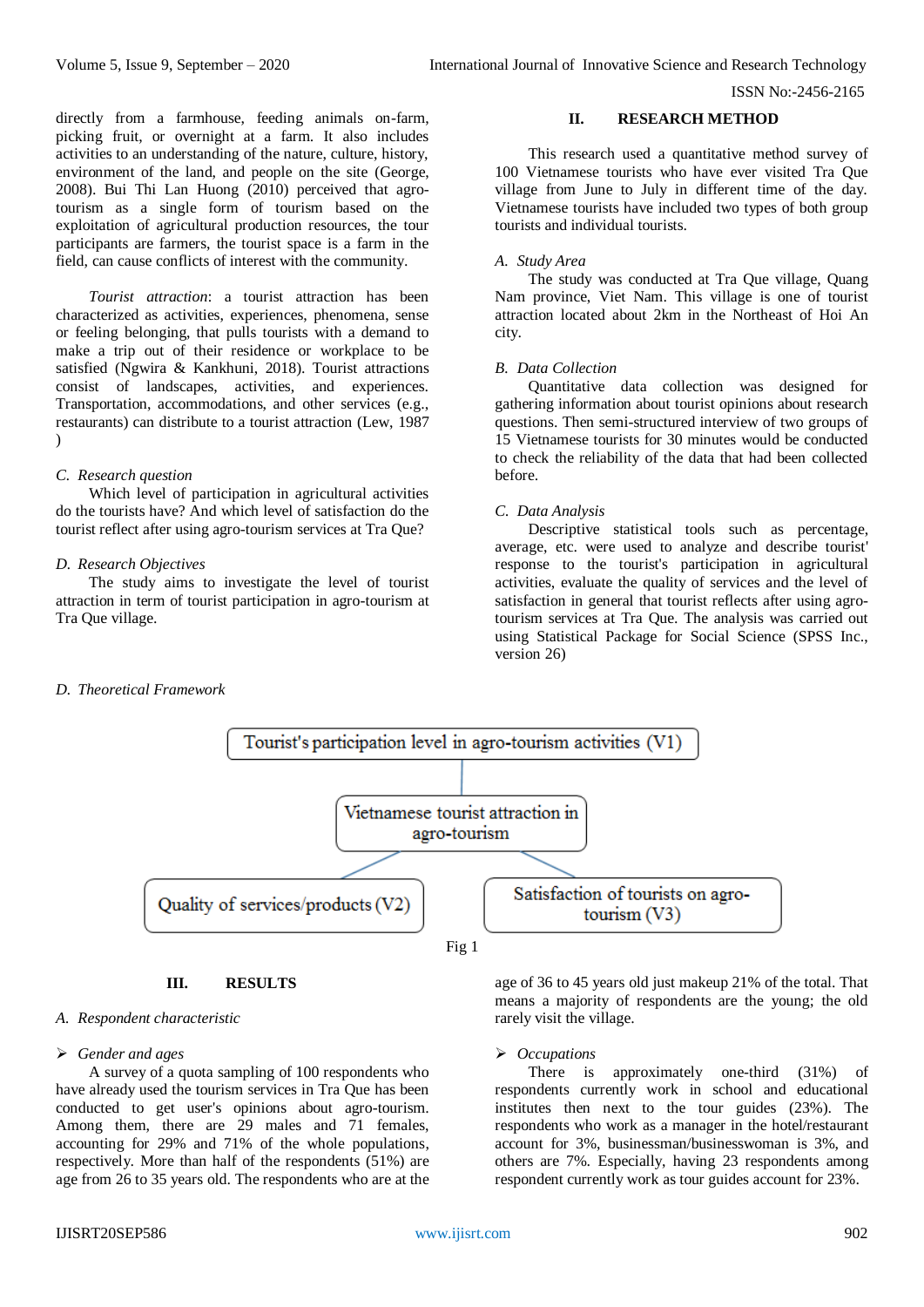## *B. Tourist's participation level in agro-tourism activities (V1)*

Many activities are serving tourists at Tra Que. Therefore, they can experience different activities on a daily trip. The activities that attracted the most visitors were vegetable growing (75%), followed by cycling activities to visit the vegetable village (74%), cooking class (68%), and making rice paper (64%). More details, almost haft of whole respondents (48%) has ever participated partially in the growing-vegetable experience, then following next are the other activities such as making ricepaper, cooking class, cycling etc. In terms of full-time participation, cycling tour around Tra Que village (48%)

and cooking class (42%) are activities tourist would like to participate full-time the most, then making rice-paper noodles/crackers and riding water buffaloes.

Besides, there are many unpopular activities tourists less participated in such as cooking Vietnamese rice wine (28%), transplanting/harvesting rice (28%), weaving things from bamboo (25%), weaving mat (24%). Those are unpopular activities because there are just organize in a certain period, for example, transplanting rice; or only at a few specific households remain these job, the others do not, for instance, few household produce traditional rice wine or bamboo-woven works.

|                                  | (1) |      | (2) |               | (3) |      | Missing |               | Total |      |      |        |                |
|----------------------------------|-----|------|-----|---------------|-----|------|---------|---------------|-------|------|------|--------|----------------|
| Activities                       | N   | $\%$ | N   | $\frac{0}{0}$ | N   | $\%$ | N       | $\frac{0}{0}$ | N     | $\%$ | Mean | Median | Mode           |
| 1. Transplanting vegetables      | 19  | 19   | 48  | 48            | 27  | 27   | 6       | 6             | 100   | 100  | 2.09 | 2.00   | $\overline{2}$ |
| 2. Weaving mat                   | 24  | 24   | 26  | 26            | 24  | 24   | 26      | 26            | 100   | 100  | 2.00 | 2.00   | $\overline{2}$ |
| 3. Cooking wine                  | 28  | 28   | 20  | 20            | 26  | 26   | 26      | 26            | 100   | 100  | 1.97 | 2.00   |                |
| 4. Making rice-paper             | 14  | 14   | 28  | 28            | 36  | 36   | 22      | 22            | 100   | 100  | 2.28 | 2.00   | 3              |
| 5. Transplanting/harvesting rice | 28  | 28   | 22  | 22            | 26  | 26   | 24      | 24            | 100   | 100  | 1.97 | 2.00   |                |
| 6. Bamboo weaving                | 25  | 25   | 20  | 20            | 27  | 27   | 28      | 28            | 100   | 100  | 2.03 | 2.00   | 3              |
| 7. Cooking class                 | 15  | 15   | 26  | 26            | 42  | 42   | 17      | 17            | 100   | 100  | 2.33 | 3.00   | 3              |
| 8. Cycling tour                  | 14  | 14   | 26  | 26            | 48  | 48   | 12      | 12            | 100   | 100  | 2.39 | 3.00   | 3              |
| 9. Riding water buffaloes        | 23  | 23   | 27  | 27            | 31  | 31   | 19      | 19            | 100   | 100  | 2.10 | 2.00   | 3              |
| 10. Others                       | 13  | 13   | 20  | 20            | 12  | 12   | 55      | 55            | 100   | 100  | 1.98 | 2.00   | 2              |

Table 1:- level of tourist's participation in agricultural activities (1: Not participation, 2: partial participation, 3: full participation)

## *C. Evaluation of quality of services/products (V2)*

The table 4 shows the number of respondents evaluated agro-tourism service from good and more than good account for a significant proportion. The majority number of visitors agreed that the quality of services in Tra Que is good. Notably, more than haft respondents asserted that agricultural activities and attitude of farmers toward tourists are good. They also evaluated thoroughly enjoyable about tour guide services and skills of guides, villagers and staffs on serving agro-tourism. Nobody thinks the agro-tourism in the village is of lousy quality. However, only a few respondents feel bad about the quality of infrastructure, communication & language skills of guides, villager's attitude and behaviour, and specialization in organizing tours. In general, agro-tourism in Tra Que is highly appreciated by the good quality of activities and services that they serve to tourists. The villager and their activities accompanied by well-organized in farm activities are factors that contributed to the quality of agro-tourism in the village.

|                                                     |          |          |   |                | ⌒  |      |    |      |    |      | Missing |      | Total |     |
|-----------------------------------------------------|----------|----------|---|----------------|----|------|----|------|----|------|---------|------|-------|-----|
| Evaluation                                          |          |          |   |                |    |      |    |      |    |      | N       | $\%$ | N     | %   |
| Units of evaluation                                 | N        | $\%$     | N | $\%$           | N  | $\%$ | N  | $\%$ | N  | $\%$ |         |      |       |     |
| 1. Services (tour guides, etc)                      | 0        | 0        | 0 | $\Omega$       | 32 | 32   | 39 | 39   | 26 | 26   | 3       | 3    | 100   | 100 |
| 2. Agricultural activities                          | 0        | 0        | 0 | $\Omega$       | 18 | 18   | 52 | 52   | 27 | 27   | 3       | 3    | 100   | 100 |
| 3. Infrastructure                                   | 0        | $\Omega$ |   |                | 32 | 32   | 43 | 43   | 21 | 21   | 3       | 3    | 100   | 100 |
| 4. Communication & language skills<br>(guides, etc) | $\Omega$ | $\theta$ |   |                | 20 | 20   | 48 | 48   | 27 | 27   | 4       | 4    | 100   | 100 |
| 5. Villager's attitude and behavior                 | $\Omega$ | $\theta$ |   |                | 15 | 15   | 51 | 51   | 29 | 29   | 4       | 4    | 100   | 100 |
| 6. Specialization in organization                   | $\theta$ | $\theta$ |   | $\mathfrak{D}$ | 24 | 24   | 48 | 48   | 22 | 22   | 4       | 4    | 100   | 100 |

Table 2:- Evaluation of quality of agro-tourism services (1: Very bad, 5: Very good)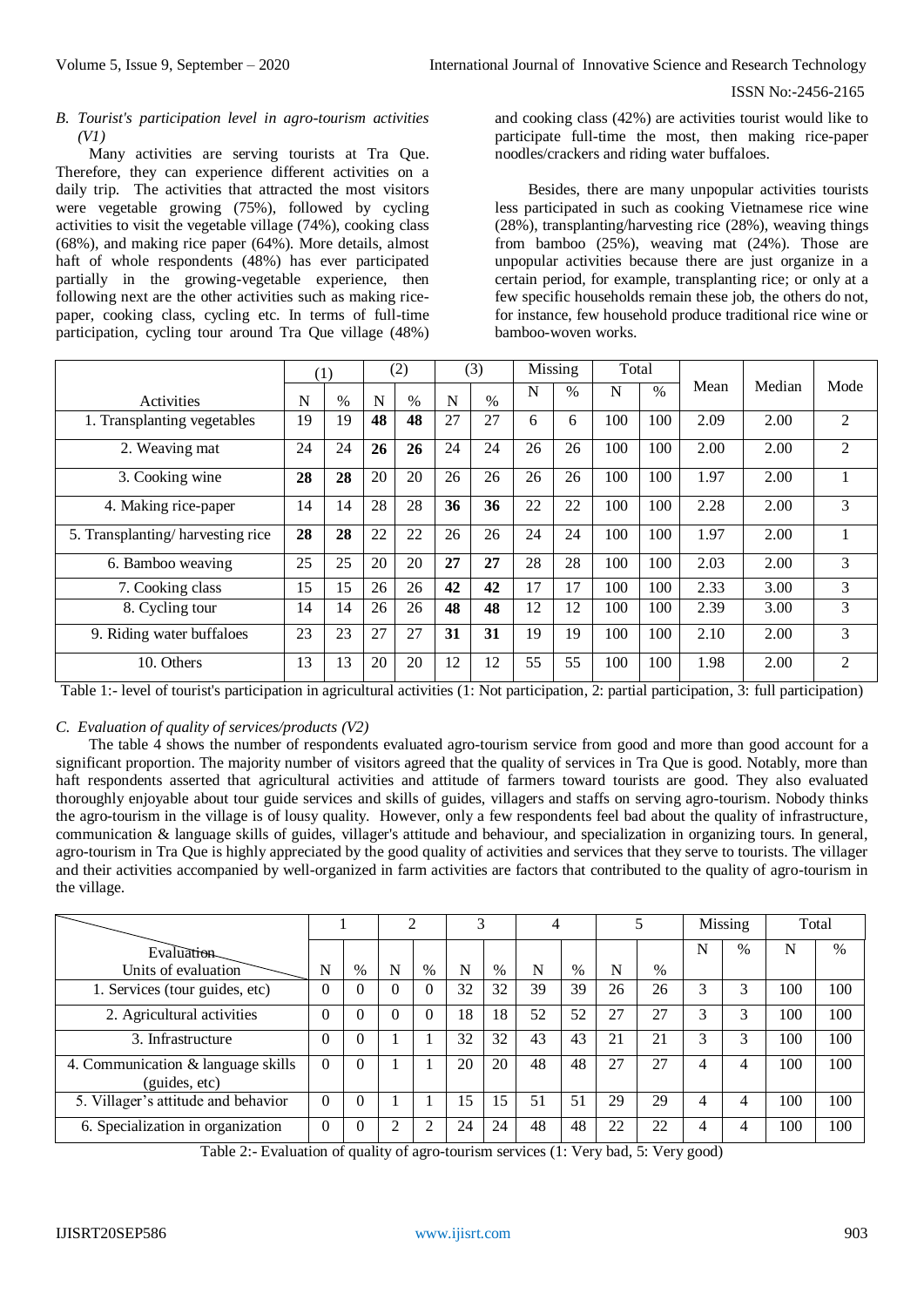ISSN No:-2456-2165

|        |            |                    |                   |                     | Villager's   |                   |
|--------|------------|--------------------|-------------------|---------------------|--------------|-------------------|
|        |            | Agricultural<br>٠. |                   | 4. Communication    | attitude and |                   |
|        | . Services | activities         | 3. Infrastructure | and language skills | behaviour    | 6. Specialization |
| Mean   | 3.94       | 4.09               | 3.87              | 4.05                | 4.13         | 3.94              |
| Median | 4.00       | 4.00               | 4.00              | 4.00                | 4.00         | 4.00              |
| Mode   |            |                    |                   |                     |              |                   |

## Table 3

# *D. Evaluate satisfied of tourists on services (V3)*

Table 5 shows the level of tourists' satisfaction level among respondents who have visited Tra Que. Among tourists who have ever used services/activities, almost of them are quite satisfied with what they experienced. More details, approximately half respondents answered they quite satisfied and more of agricultural activities, tours and homestay. Also, more than half of them stated that they are satisfied and very delighted about the quality of restaurants, tour guides, tourist supported services and infrastructure. However, there are also some respondents supposed that tour guide service and tourist supported services are not excellent, and they felt unsatisfied about that.

Using Paired sample T-Test to verify the difference of average value (mean) between two groups of V2.2 - Quality of agricultural activities for agro-tourism (scale from 1 to 5) and V3.4 - Satisfaction level of tourists in term of agro-tourism activities/tours ( scale from 1 to 5) in the same total group 100 people answered. Research results found that there is no difference in the opinion between the quality of agricultural activities and level of tourist satisfaction in terms of agricultural activities and tours (p=0.003>0.001) at significant level 0.001. Accordingly, most of the respondents said that the service quality of agricultural experience activities was quite good (mean of 4.21) and their satisfaction level was average (mean of 3.79).

|                                  |          |          | ↑              |                | 3  |    |    |    |    |      | No answer |      | Total |     |
|----------------------------------|----------|----------|----------------|----------------|----|----|----|----|----|------|-----------|------|-------|-----|
| Services/activities              | N        | $\%$     | N              | $\%$           | N  | %  | N  | %  | N  | $\%$ | N         | $\%$ | N     | %   |
| 1. Massage service               | 2        | 2        |                |                | 16 | 16 | 25 | 25 | 5  | 5    | 51        | 51   | 100   | 100 |
| 2. Homestay                      |          |          |                |                | 9  | 9  | 32 | 32 | 8  | 8    | 49        | 49   | 100   | 100 |
| 3. Restaurant                    |          | H        |                |                | 11 | 11 | 45 | 45 | 8  | 8    | 34        | 34   | 100   | 100 |
| 4. Agricultural activities/tours | 2        | 2        |                |                | 14 | 14 | 37 | 37 | 12 | 12   | 33        | 33   | 100   | 100 |
| 5. Tourguide service             |          |          | $\mathfrak{D}$ | $\overline{c}$ | 22 | 22 | 45 | 45 | 8  | 8    | 22        | 22   | 100   | 100 |
| 6. Tourist supported service     |          |          | 5              | 5              | 17 | 17 | 46 | 46 | 9  | 9    | 22        | 22   | 100   | 100 |
| 7. Infrastructure (car park)     | $\Omega$ | $\Omega$ |                | 5              | 24 | 24 | 41 | 41 | 9  | 9    | 21        | 21   | 100   | 100 |

Table 4:- Evaluation of tourist's satisfaction of agro-tourism (1: Very unsatisfied, 5: Very satisfied)

|        |            |             |               | Agricultural<br>4.<br>activities and |              | Tourist<br>O.<br>supported service | 7. Infrastructure |
|--------|------------|-------------|---------------|--------------------------------------|--------------|------------------------------------|-------------------|
|        | 1. Massage | 2. Homestay | 3. Restaurant | tours                                | 5. Tourguide |                                    | (Car park)        |
| Mean   | 3.61       | 3.88        | 3.88          | 3.79                                 | 3.73         | 3.73                               | 3.68              |
| Median | 4.00       | 4.00        | 4.00          | 4.00                                 | 4.00         | 4.00                               | 4.00              |
| Mode   |            |             |               |                                      |              |                                    |                   |
|        |            |             |               | $\sim$ 11 $\sim$                     |              |                                    |                   |

Table 5

## *E. Discussion, conclusion and recommendation*

The participation of Vietnamese tourists was mostly only partial, followed by full participation and nonparticipation. More details, the activities are simple but popular, time-consuming to experience, most visitors participate in a part such as vegetable growing activities. Simple, less common, and less time-consuming activities are fully engaged by visitors such as cooking, cycling, buffalo riding, bamboo weaving, and rice paper making activities. The more complicated, time-consuming, and less

common activities tourists mostly do not participate in, such as wine cooking, growing and harvesting rice activities.

The majority of Vietnamese tourists rate the quality of tourism service in Tra Que to be good, which shows that at present agricultural tourism in Tra Que can serve Vietnamese tourists well. This is because Tra Que has invested a lot in local tourism development, as well as good sightseeing and experience planning for visitors, in addition